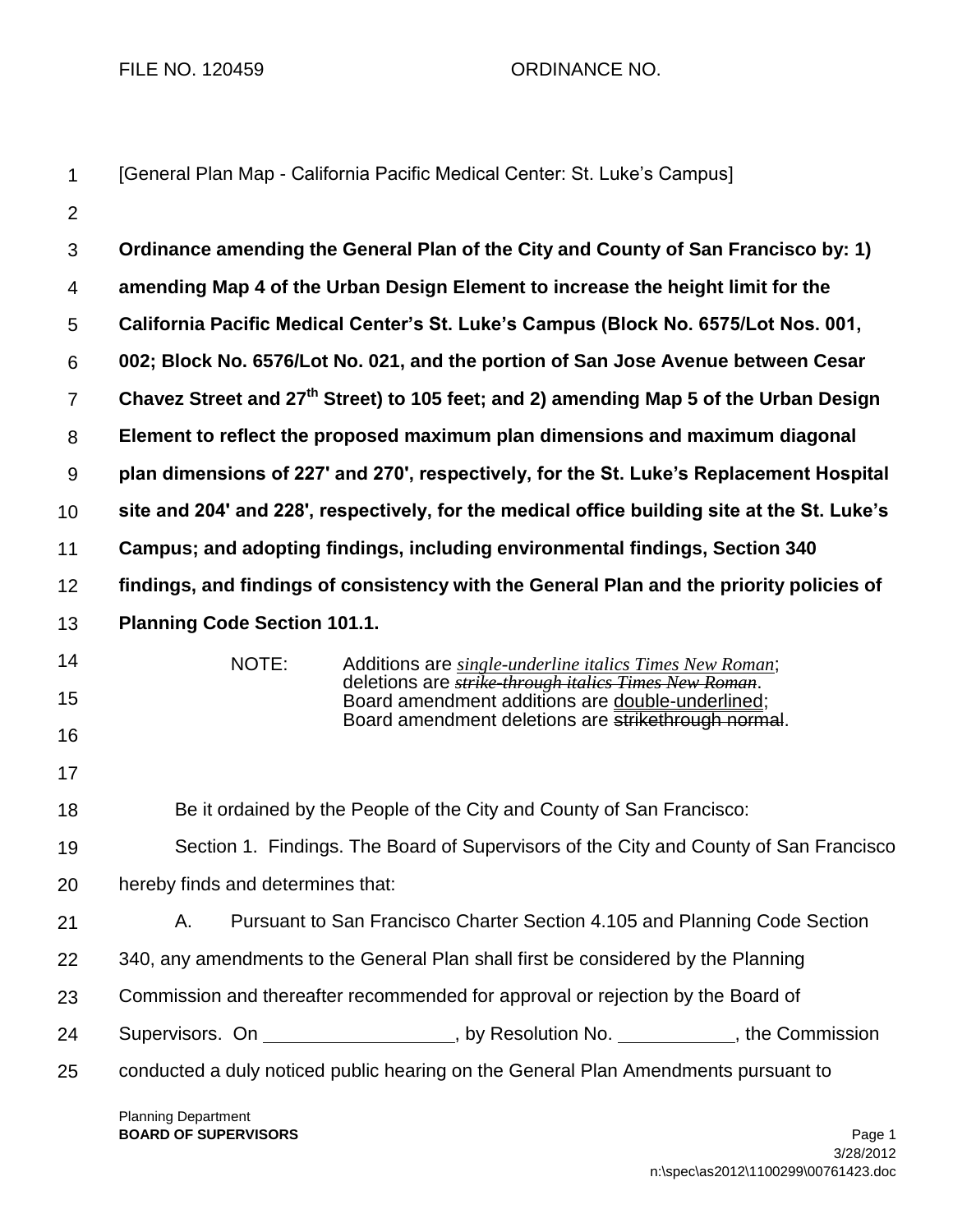1  $\mathcal{P}$ 3 4 Planning Code Section 340, found that the public necessity, convenience and general welfare required the proposed General Plan amendments, adopted the General Plan Amendments, and recommended them for approval to the Board of Supervisors. A copy of Planning Commission Resolution No. is on file with the Clerk of the Board of Supervisors

5 in File No.  $\qquad \qquad$ , and incorporated by reference herein.

6 7 8 9 10 11 12 13 14 15 16 17 18 19 20 21 B. The Board finds that this ordinance is, on balance, in conformity with the priority policies of Planning Code Section 101.1 and consistent with the General Plan as it is proposed for amendments herein and in the related ordinances amending Maps 4 and 5 of the General Plan Urban Design Element, Maps 1 and 2 of the Van Ness Area Plan, and the Van Ness Area Plan to accommodate the Near-Term Projects described in the California Pacific Medical Center's Long Range Development Plan (Ordinance Nos. and ) for the reasons set forth in Planning Commission Motion No. 1997. and the Board hereby incorporates these findings herein by reference. C. On , by Motion No. , the Planning Commission certified as adequate, accurate and complete the Final Environmental Impact Report ("FEIR") for the California Pacific Medical Center Long-Range Development Plan. A copy of Planning Commission Motion No. is on file with the Clerk of the Board of Supervisors in File No.  $\qquad \qquad$  . In accordance with the actions contemplated herein, this Board has reviewed the FEIR, and adopts and incorporates as though fully set forth herein, the findings, including a statement of overriding considerations and the mitigation monitoring and reporting program, pursuant to the California Environmental Quality Act

22 (California Public Resources Code Section 21000 et seq.) adopted by the Planning

23 Commission on **Commission on Commission on Commission on Commission on Commission on COMPIST** 

24 is on file with the Clerk of the Board of Supervisors in File No. .

25

Planning Department